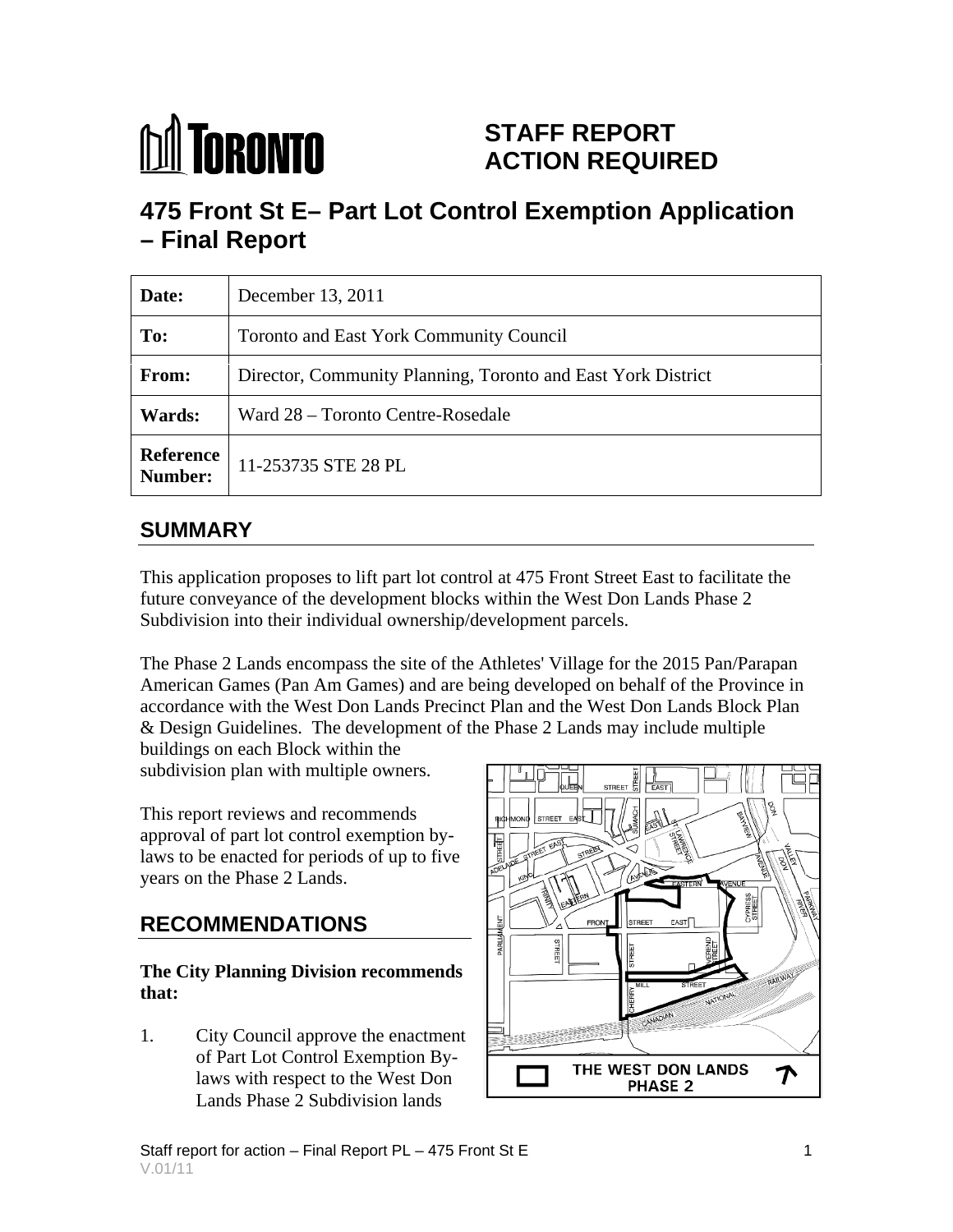(475 Front Street East) as generally illustrated on Attachment 1 to the report of December 13, 2011 from the Director of Community Planning, Toronto and East York District, each of the by-laws to be prepared to the satisfaction of the City Solicitor and Chief Planner and Executive Director, and to be in force for up to five years following enactment by City Council.

- 2. City Council require that the applicant notify the City Solicitor and Chief Planner and Executive Director of requests to bring forward bills to City Council to remove Part Lot Control, and provide the appropriate fees, and submit a Reference Plan(s) of Survey with the proposed parcels shown as separate PARTS thereon. The Reference Plan must be in metric units and referenced to the Ontario Co-ordinate System, delineating thereon as separate PARTS the proposed parcels and any appurtenant rights-of-way or easements.
- 3. City Council require the owners to provide proof of payment of all current property taxes for the lands which are the subject of the proposed Part Lot Control Exemption By-laws to the satisfaction of the City Solicitor, prior to the enactment of the Part Lot Control Exemption By-laws.
- 4. City Council authorize and direct the City Solicitor to register the Part Lot Control Exemption By-laws on title.
- 5. City Council authorize the City Solicitor to make such stylistic and technical changes to the draft Part Lot Control Exemption By-laws as may be required.

#### **Financial Impact**

The recommendations in this report have no financial impact.

#### **DECISION HISTORY**

In June 2005, Waterfront Toronto as the master developer for the West Don Lands, submitted applications for the Draft Plan of Subdivision, a Zoning By-law Amendment and the Lifting of the "h" holding symbol for the entire West Don Lands. The Zoning By-law Amendment was adopted by City Council in June, 2006. In August 2010, City Council approved the removal of the Phase 2 "h" holding symbol subject to the criteria in the King Parliament Secondary Plan being satisfied and following the registration of the Plan of Subdivision Agreement. The Plan of Subdivision received Draft Approval on December 30, 2010 and was registered September  $9<sup>th</sup>$ , 2011. The "h" holding symbol was removed by City Council at its meeting on September 21<sup>st</sup> & 22<sup>nd</sup>, 2011 (By-law 1131-2011).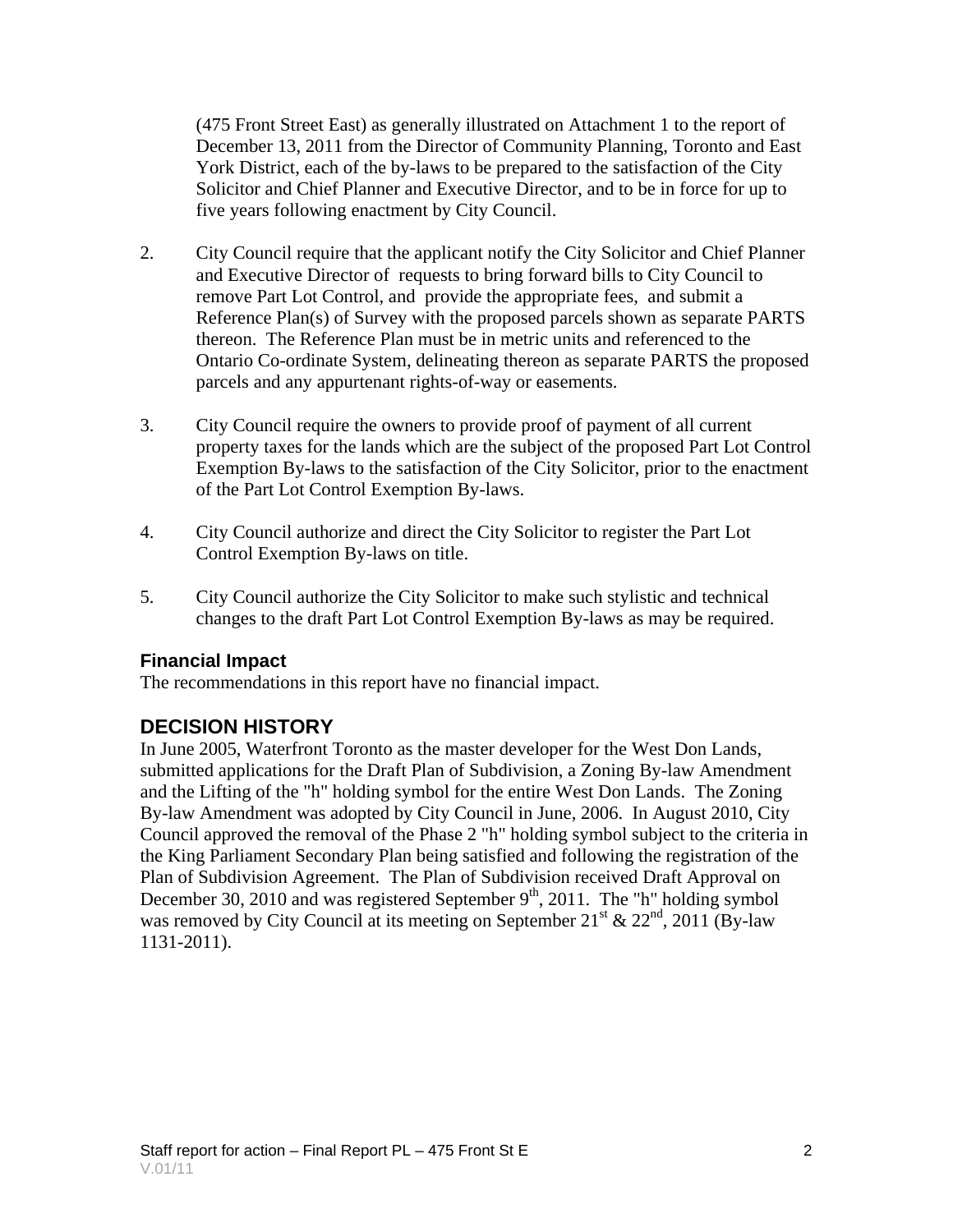#### **ISSUE BACKGROUND**

#### **Proposal**

The West Don Lands Phase 2 Plan of Subdivision Lands encompasses the Athletes' Village for the 2015 Pan Am Games and initial site works are underway to prepare the area for this international event.

The registered Plan of Subdivision created 16 development blocks that will be constructed in accordance with the West Don Lands Precinct Plan and the West Don Lands Block Plan and Design Guidelines. To meet construction timelines in order to ensure delivery of the completed Athletes' Village for opening day, the development of the Phase 2 lands is being reviewed on an expedited basis. The development of the Phase 2 lands may include multiple buildings on each Block within the Subdivision Plan. In some instances there may be more than one owner on a single block and also a need for long term leases over portions of the blocks. This application is to seek Council's approval to the passing of Part-lot Control By-laws on a phased basis with respect to the Phase 2 lands.

#### **Site and Surrounding Area**

West Don Lands Phase 2 Plan of Subdivision Lands are approximately 12 hectares (30 acres) and are generally bounded by: Eastern Avenue to the north, the GO/CN rail corridor to the south, Cherry Street to the west and the realigned Bayview Avenue to the east.

The Province of Ontario owns most of the land in the West Don Lands and the City of Toronto owns a number of existing and closed roads and lanes. There are some private land holdings in the West Don Lands, but these are not subject to the application.

#### **Provincial Policy Statement and Provincial Plans**

The Provincial Policy Statement (PPS) provides policy direction on matters of provincial interest related to land use planning and development. The PPS sets the policy foundation for regulating the development and use of land. The key objectives include: building strong communities; wise use and management of resources; and, protecting public health and safety. City Council's planning decisions are required to be consistent with the PPS.

#### **Central Waterfront Secondary Plan**

The Central Waterfront Plan was passed as an Official Plan Amendment No. 257 by City Council on April 16, 2003. Although the Waterfront Plan was appealed to the Ontario Municipal Board, it was approved on December 9, 2005, as it pertains to the West Don Lands with the exception of the housing policies. It identifies the West Don Lands as a "Regeneration Area".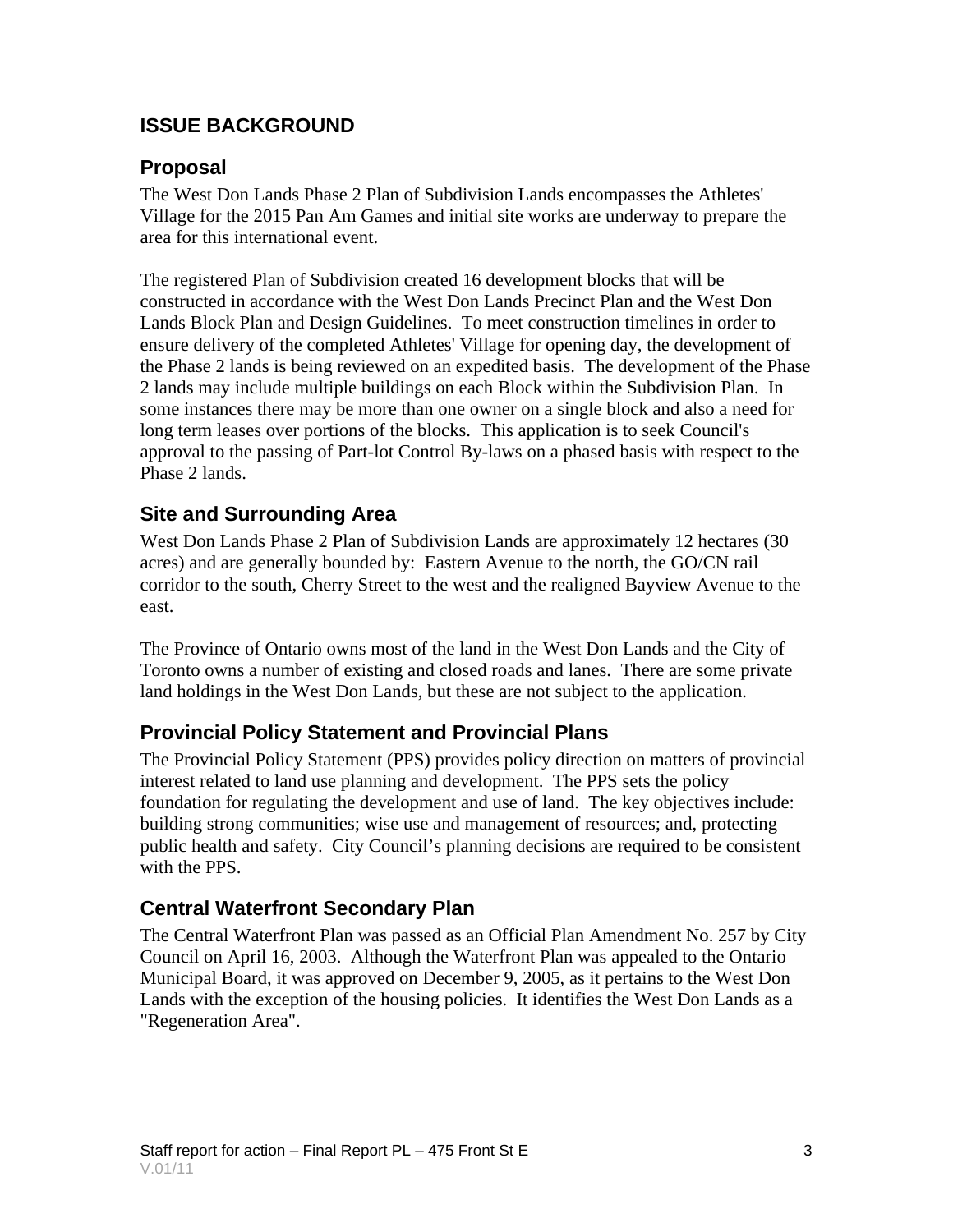#### **King Parliament Secondary Plan**

The King-Parliament Plan Policy 10.1 identifies the West Don Lands as a Regeneration Area. This designation provides for a broad mix of residential, live/work, commercial, industrial, light industrial and institutional, including recreational and open space uses.

#### **West Don Lands Precinct Plan**

The West Don Lands Precinct Plan was endorsed by City Council in May 2005. The Precinct Plan provides an important framework for the West Don Lands and generally determines the built form development, public realm plan, parks and open spaces, sustainability measures, transit, public infrastructure and phasing and implementation initiatives for the area.

#### **West Don Lands Block Plan and Design Guidelines**

The West Don Lands Block Plan and Design Guidelines were endorsed by City Council in May 2006. The main objectives of the guidelines are to reinforce the vision of the West Don Lands Precinct Plan by defining height and massing of the development, setbacks and stepbacks and the scale and character of building facades.

#### **Zoning**

West Don Lands Phase 2 Plan of Subdivision Lands are currently zoned RA, Reinvestment Area. A site specific Zoning By-Law Amendment 4-2011 was adopted by City of Toronto Council in August 2010 and enacted by Council in December 2010. This By-Law (No. 4-2011) allows for a range of permitted uses and performance standards including maximum heights, permitted tower areas, building setbacks, and ground floor animation areas.

#### **Site Plan Control**

West Don Lands Phase 2 Plan of Subdivision Lands are subject to Site Plan Control. Site Plan applications have been submitted for Blocks 1/14, 3, 15, 11 and 4 to be developed as the Athletes' Village for the Pan Am Games. Following the Games, these facilities will become residential condominiums, affordable housing, a sports facility and student housing. The balance of the West Don Lands Phase 2 area will be developed after the Pan Am Games.

#### **Reasons for Application**

The West Don Lands Phase 2 Plan of Subdivision is the site of the Athletes' Village for the 2015 Pan Am Games. The development of the Phase 2 lands may include multiple buildings on each Block within the Subdivision Plan with multiple owners and potentially the need for long term leases, easements and rights-of-way over portions of the Blocks. This report is seeking Council's approval to the passing of Part-lot Control By-Laws on a phased basis with respect to the entire Phase 2 Lands for a period of up to 5 years.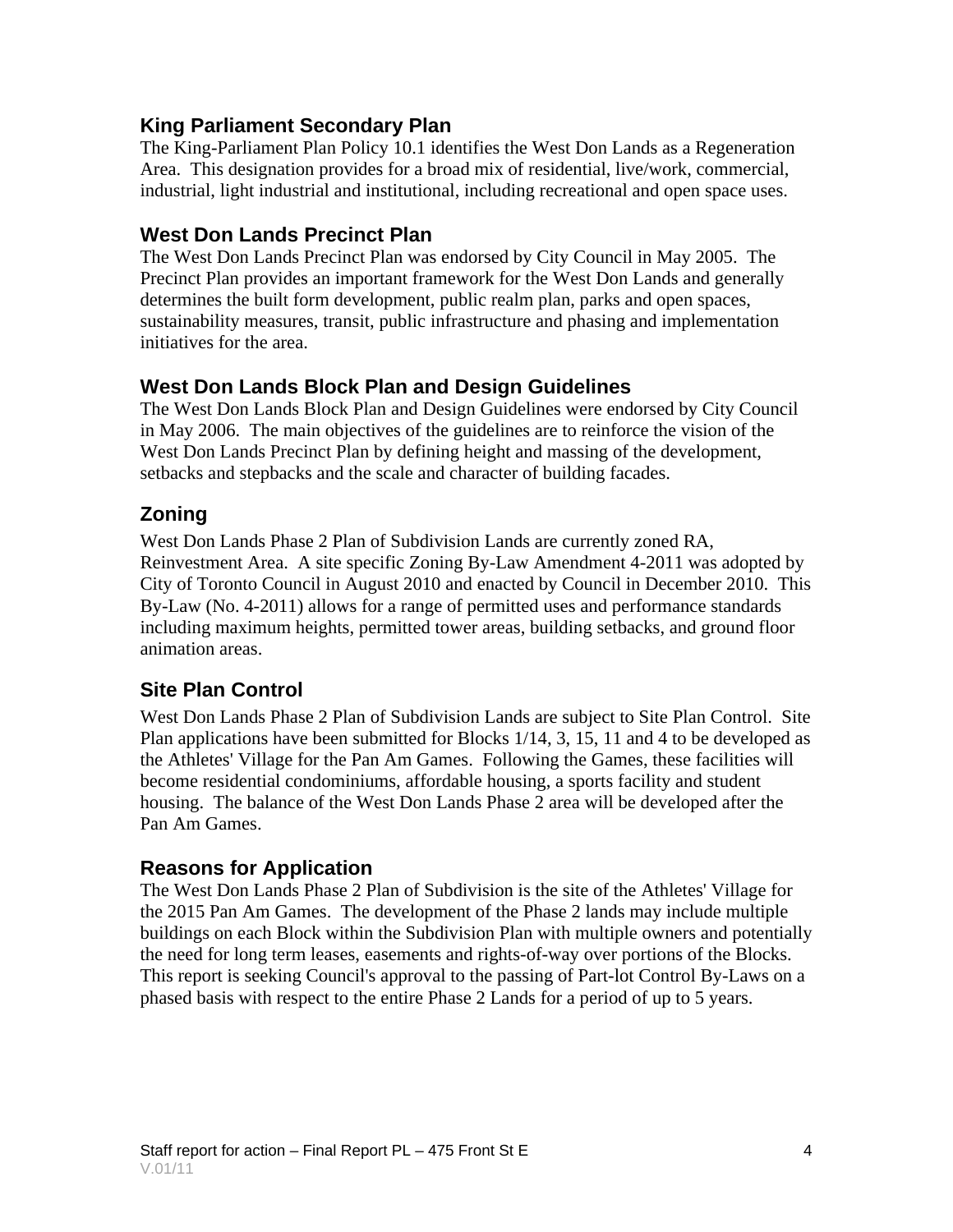#### **COMMENTS**

#### **Land Division**

Section 50(7) of the Planning Act, R.S.O. 1990, as amended, authorizes City Council to adopt a by-law exempting lands within a registered plan of subdivision from Part Lot Control. The subject lands are within a registered plan of subdivision. The lifting of Part Lot Control on the subject lands on a phased basis is considered appropriate for the orderly development of the lands and will facilitate the development.

The applicant will be required to pay applicable fees, provide a reference plan of survey and provide proof of payment of property taxes prior to the enactment of Part Lot Control Exemption By-laws.

To ensure that the Part Lot Control Exemption does not remain open indefinitely, it is recommended that the By-laws contain expiration dates. In this case, the By-laws should expire up to five years following enactment by City Council. This time frame provides sufficient time for the completion of the proposed development for the 2015 Pan Am Games.

#### **CONTACT**

Heather Inglis Baron, Planner Tel. No. (416) 392-0420 Fax No. (416) 392-1330 E-mail: hinglis@toronto.ca

#### **SIGNATURE**

Gregg Lintern, Director, MCIP, RPP Community Planning, Toronto and East York District

(P:\2011\Cluster B\pln\TEYCC\32697806014.doc) - smc

**ATTACHMENT** Attachment 1: Plan of Subdivision

 $\overline{\phantom{a}}$  , we can assume that the contract of  $\overline{\phantom{a}}$  , we can assume that the contract of  $\overline{\phantom{a}}$